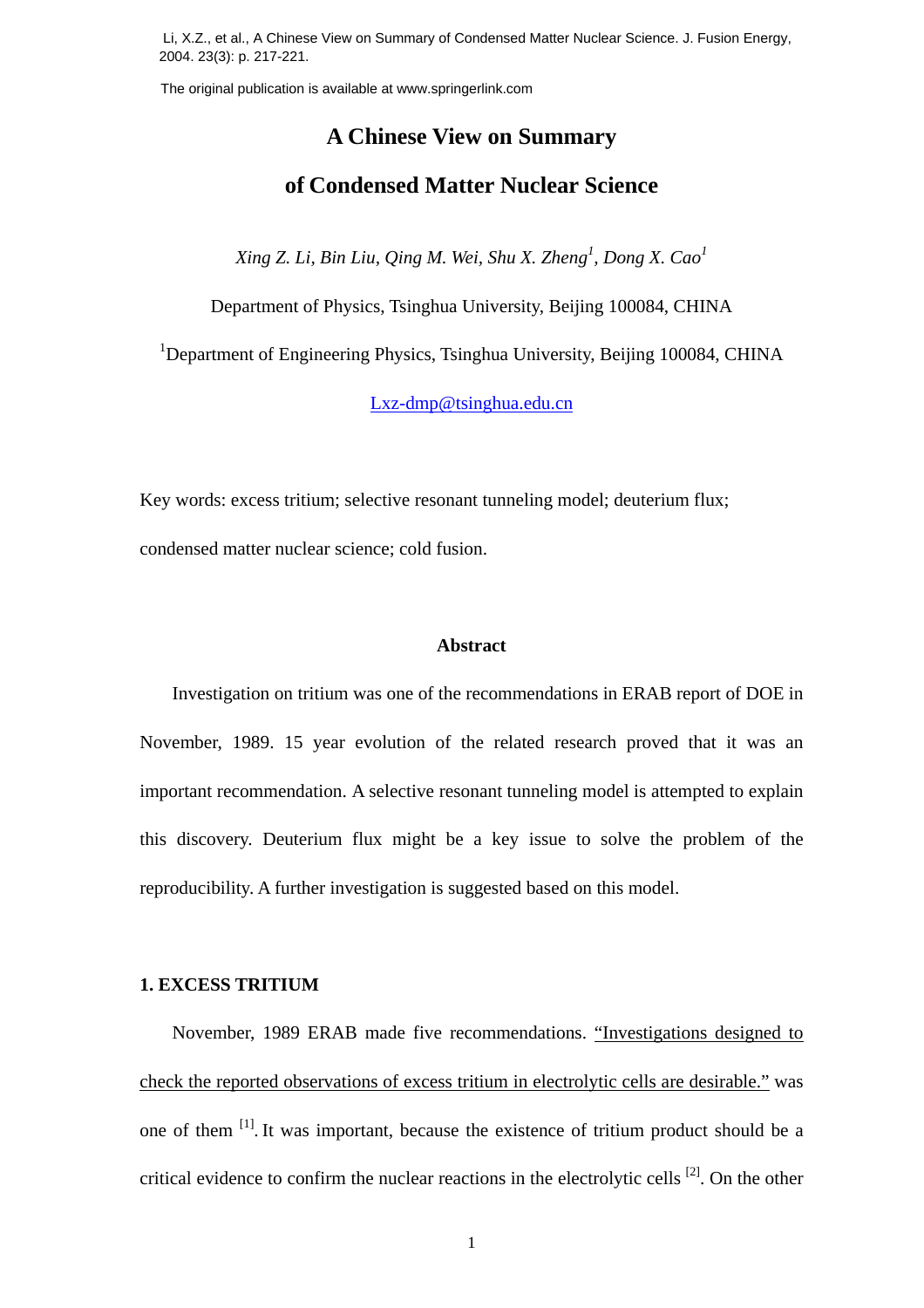hand, the quantity of the tritium was incommensurate with the neutron emission. It should be a hint that the origin of this tritium should be different from the usual d+d fusion reaction. Particularly, there was not any report on 14 MeV neutron emission. It should be another hint that this tritium should not be the product of d+d fusion reaction.

 F. Will conducted a series of carefully designed experiments which showed that excess tritium in electrolytic cells and gas-discharge tube were real and reproducible <sup>[3]</sup>. In parallel with his gas discharge experiments, T. Claytor of Los Alamos National Lab. showed also that the excess tritium in gas-loading systems was real as well  $^{[4]}$ . This tritium measurement was confirmed by the mass spectroscopy in  $2001^{5}$ . Indeed tritium appeared in various experiments in Japan, Italy, Russia, US, Canada, India and China. It is one of the strongest evidences for condensed matter nuclear science in the past 15 years. It implied a new mechanism at low energy for nuclear reaction.

# **2. SELECTIVE RESONANT TUNNELING MODEL**

Selective resonant tunneling model has been proposed to provide the mechanism for this low energy nuclear reaction in the condensed matter. Before we hop into the issue of tritium production, we may introduce the basic concept of the selective resonant tunneling model first.

Selectivity of the resonant tunneling can be learnt from the electronic harmonic circuit. A harmonic circuit is able to pick up the specific wave frequency from the air. When the signal is weak, it requires low resistance of circuit in order to observe this resonance before its damping off. Similar situation is expected in resonant tunneling of the Coulomb barrier. At the low energy, the Coulomb barrier is thick and high; hence,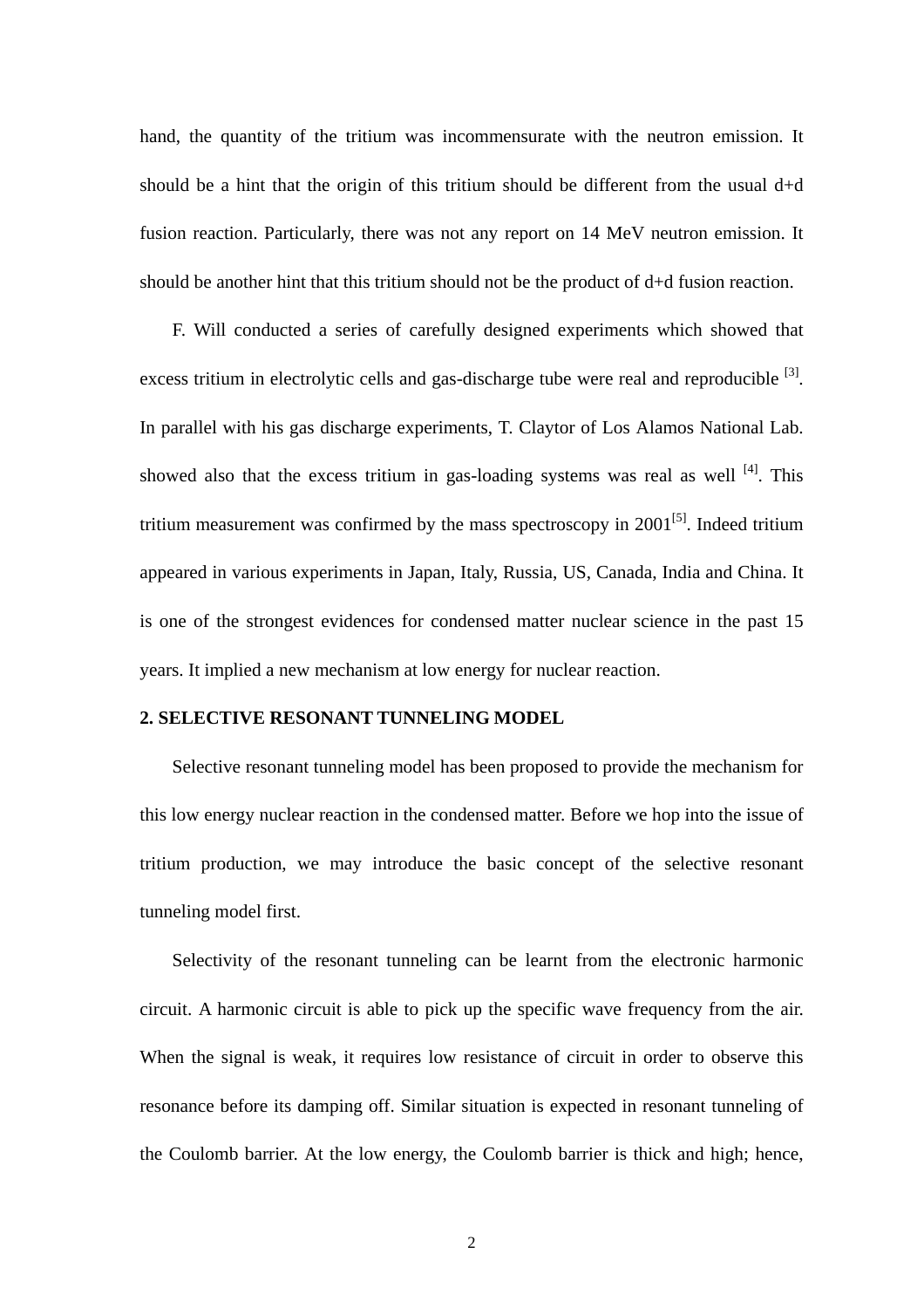the incident deuteron wave in the nuclear well is very weak due to the Coulomb barrier. The amplitude of weak penetrating wave may be enhanced by the resonance effect when the phase of the reflected wave inside the nuclear well is same as that of the incident wave. This is the resonant tunneling. This resonant tunneling requires a weak damping in order to observe this resonance before its damping off also. The damping in resonant tunneling of the Coulomb barrier is just the fusion reaction itself, because the deuteron wave function disappears due to the fusion reaction. Thus, this fusion reaction rate cannot be very fast, otherwise the fast damping will kill the resonant effect. On contrary, this fusion reaction rate cannot be very small, because zero reaction rate would not give any fusion reaction even if the incident deuteron wave function has a large amplitude inside the nuclear well due to the resonance. As a result, the life-time of the deuteron wave function cannot be too large or too small. There is an optimized life-time,  $\tau_{\text{life}}$ , to match a specific Coulomb barrier  $[6]$ :

$$
\tau_{\text{life}} \approx \theta \mid \tau_{\text{flight}} \tag{1}
$$

Here,  $\theta$  is a very large number for a thick and high Coulomb barrier. ( $\theta$  is in the order of  $10^{22}$  ~ $10^{31}$  or greater here.  $1/\theta^2$  is just the famous Gamow penetration factor); τ<sub>flight</sub> is the flight-time inside the nuclear well for the penetrating deuteron.  $\tau_{\text{flight}}$  is of the order of  $10^{-23}$  seconds.

 Now we may understand why there is no neutron emission from the resonant tunneling at low energy, because the life-time for a neutron emission process is too short to meet the matching condition (1). (Usually, the life-time for a neutron emission process is of the order of  $10^{-23}$  seconds due to the nature of the "Strong Nuclear"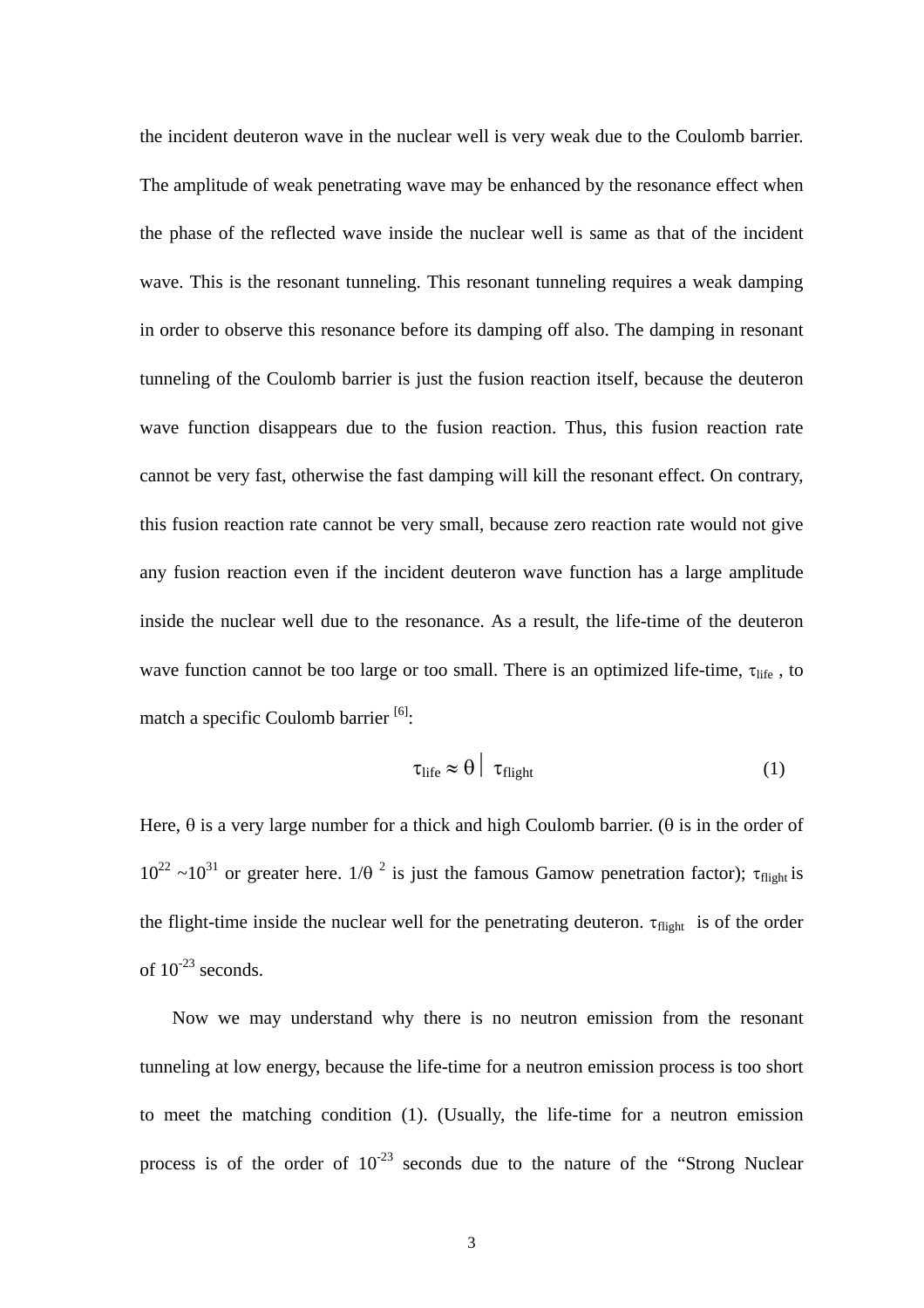Interaction" between nucleons.) Electromagnetic interaction is much weaker than the strong nuclear interaction (the life-time for a gamma-ray emission process here is of the order of  $10^{-17}$  seconds), but it is still too strong to meet the matching condition  $(1)^{[7,8]}$ . Only the weak interactions (β-decay or K-capture) might possibly provide the life-time to meet this matching condition (1) (Fig.1).



Fig.1 Schematics showing the selectivity of resonant tunneling model

 Consequently, this selective resonant tunneling answers three famous questions proposed by J. R. Huizenga in 1992<sup>[9]</sup>: the resonant tunneling provides the mechanism to penetrate the Coulomb barrier; and the selectivity of the resonant tunneling at low energy explains why there is no neutron or gamma radiations after the resonant tunneling at low energy. It is clear now that neutron detection is not a good choice to search for this low energy resonance. The Nobel prize winner, Professor B.D. Josephson of Cambridge University, cited twice our work on "selective resonant tunneling model" in his recent talk at Lindau Meeting  $[10]$  in order to reply to the "pathological disbeliever".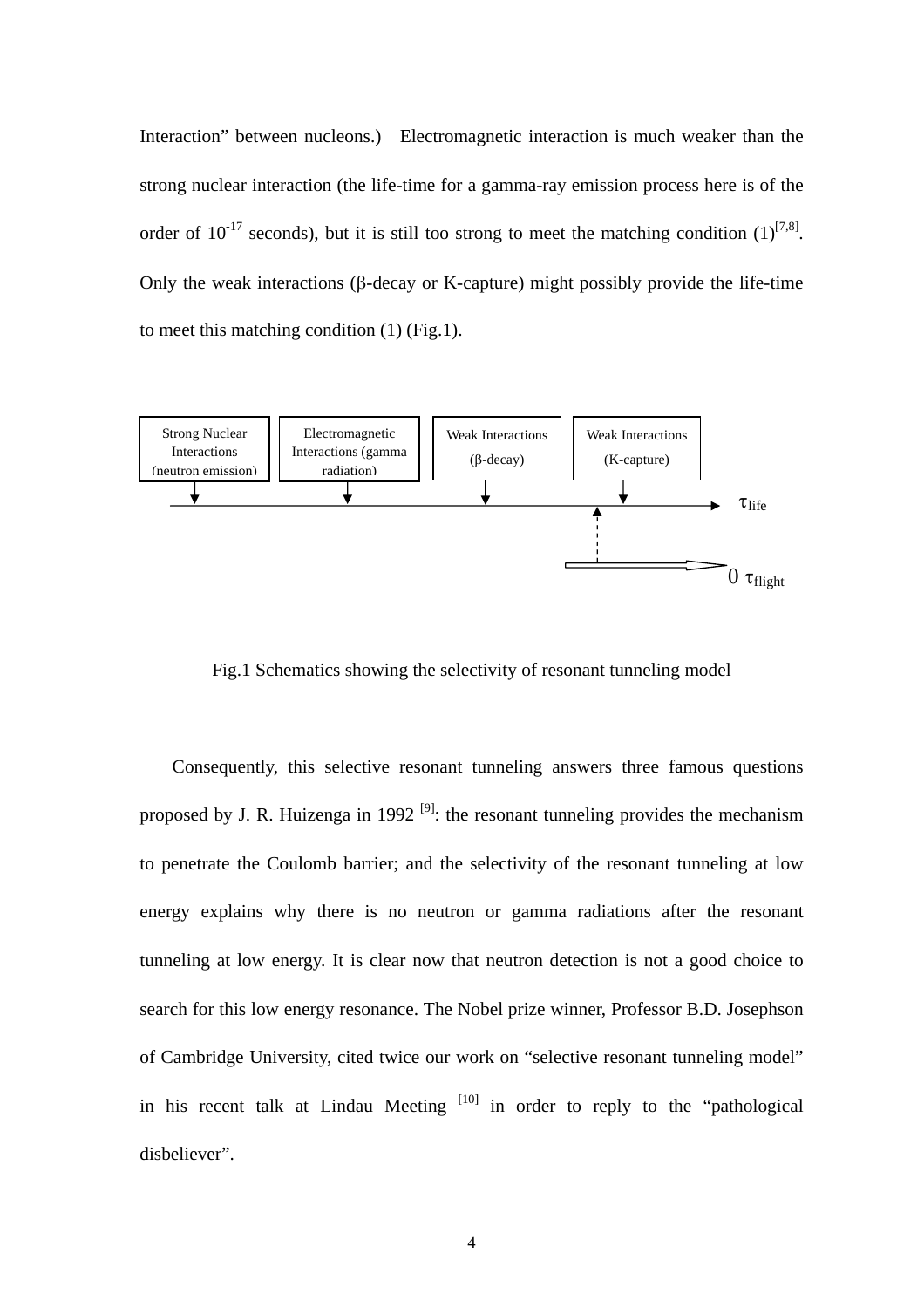It is interesting to find that this selective resonant tunneling is supported by the hot fusion data as well <sup>[11]</sup>. Indeed this selective resonant tunneling model corrected a mistake in the d+t fusion cross section data provided by National Nuclear Data Center (Brookhaven) in 1996  $^{[12]}$ . Recently this model has been successfully extended to the calculation of the hot fusion cross-section for d+d, and d+ ${}^{3}$ He  ${}^{[13]}$ . This encouraged us to apply this model to study the puzzle of tritium production.

# **3. THE WEAK INTERACTION FOR TRITIUM PRODUCTION**

 If the weak interaction is the only possible reaction for the resonant tunneling at low energy; then, we may immediately write down two reactions for tritium production in D(H)/Pd systems, i.e.

$$
p + d \to T + e^{+} + \nu_{e}
$$
 (2)

$$
p + d \xrightarrow{K-capture} T + v_e \tag{3}
$$

Usually, the positron-decay is faster than the K-capture process for a parent nucleus; however, in case of the resonant tunneling, this positron-decay (2) is too fast to meet the matching condition (1). Only the K-capture process (3) would possibly match the selective resonant condition (1). This inference has been consistent with the experiments. The annihilation of positron would produce the 0.511 MeV gamma radiation. However, we did not observe any commensurate gamma radiation in all these tritium production experiments. Indeed the light water was detected in all Bockris experiments which produced tritium [14], and T. Claytor reported that slight tritium production was observed in his control run with hydrogen as well <sup>[15]</sup>. It simply meant that **proton was in favor of**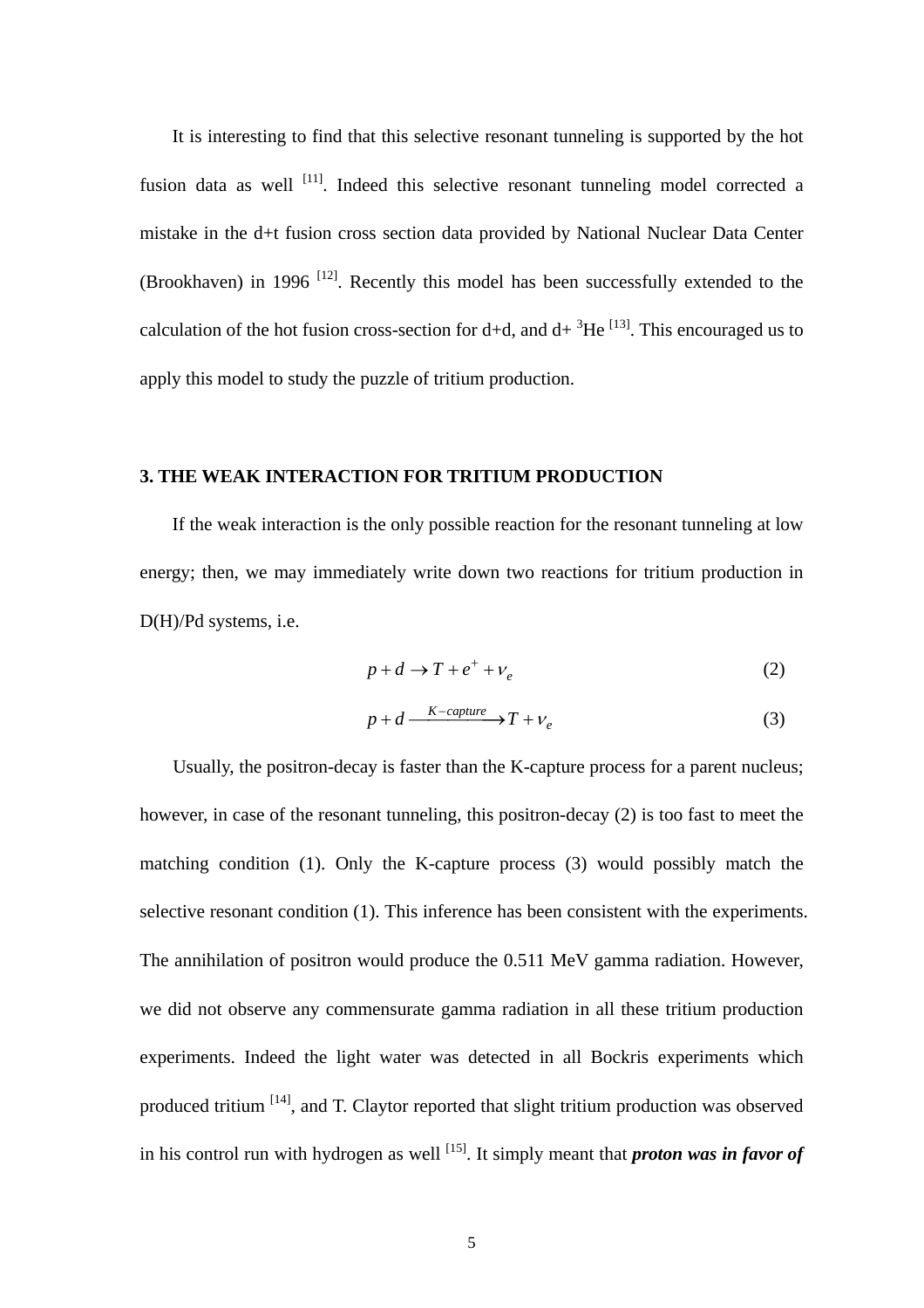*tritium production*. The hydrophilic nature of the heavy water might explain the contamination by the light water in the electrolytic cells. Moreover, triton in reaction (3) obtains the recoil energy only, which is in the order of keV; hence, there was no 14 MeV neutrons observed in any of these tritium production experiments.

It is interesting to notice that H. A. Bethe, the Nobel prize winner, used weak interaction and resonant tunneling to obtain the right answer for the p+p fusion cross section in the sun  $[16]$  as well.

# **4. THE ROLE OF THE CONDENSED MATTER: ION BAND**

The condensed matter is important for this resonant tunneling to be in effect. At low energy, the long life-time state in the resonant tunneling corresponds to a very narrow energy level. It cannot be realized through the beam-target experiment using accelerator because of the dispersiveness of the beam energy. Even if in a solid, the confined deuteron state is oscillatory in energy due to the thermal oscillation of the crystal lattice. In a cycle of oscillation, only in an extreme small portion of oscillation, a deuteron might be in a resonant tunneling state. We need an energy band  $[17]$  for the deuterons (or protons) in a lattice and let a number of deuterons to fill in this energy band. Whenever this energy band is overlapped with this resonant tunneling state, one of these deuterons in the energy band is always in the resonant tunneling state. Condensed matter provides the necessary periodicity to form this energy band. Certain metals (Pd, Ni, Ti, etc.) are particularly good because of their nature in absorbing hydrogen, which means an almost full occupation of this energy band. In the first five years of the cold fusion research, a lot of efforts were devoted to load deuterium gas into the palladium in order to solve the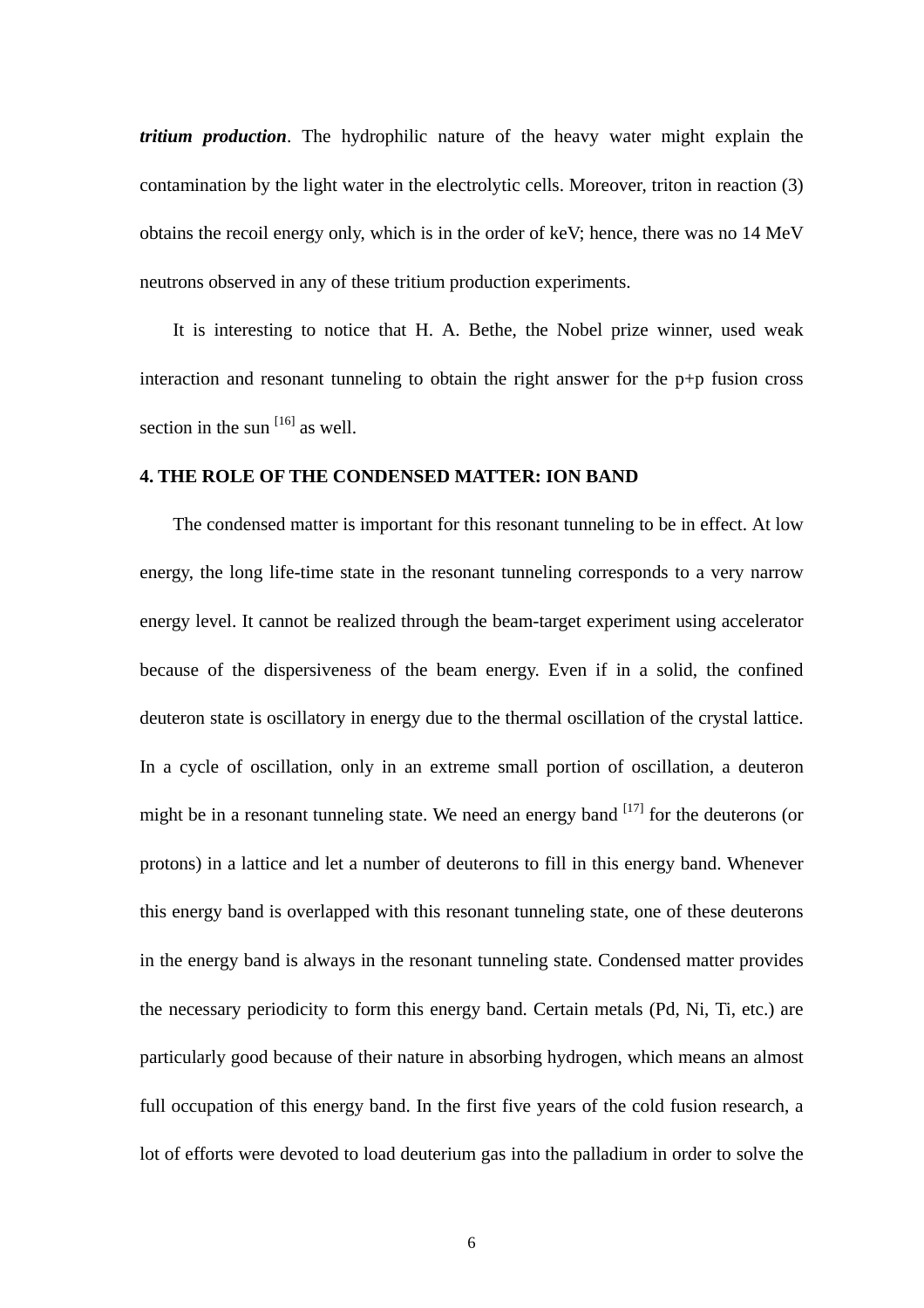problem of reproducibility.

# **5. REPRODUCIBILITY AND THE DEUTERIUM FLUX**

Gradually, it was realized later in a variety of the experiments that deuterium flux played an important role in repeating the experiment  $^{[18]}$   $^{[19]}$   $^{[20]}$ . The concept of energy band for deuterons simply means that the deuterons inside a crystal might be described by a single wave function. This concept has further led to an anomalous deuterium flux on the crystal surface. The reflected waves from the different surface layers of the crystal might interfere destructively with each other, and the total reflection might be greatly reduced. The result is the enhancement of deuteron density in the surface layers, because the penetration on the surface is greatly enhanced due to the reduction of the reflection. This inference has been supported by the experimental results that most of the nuclear reactions appear in the surface layers  $[19]$ . Moreover, multiple layer coating has been applied to further enhance this effect; since then, the reproducibility is improved in various laboratories. We no longer pursue the high loading ratio inside the bulk of the palladium, instead, we attempt to increase the local deuteron density in the surface thin layer in terms of high deuterium flux. The key issue is the rapid change of the gradient of deuteron density which maintains a steady state of self-sustaining resonant tunneling reaction region. Fig.2 shows that a heat flow of 2 mW was maintained in 2500 seconds while a deuterium flux was permeating through the thin wall of a palladium tube. The right hand side of Fig.2 shows the schematics of the apparatus. Deuterium gas was fed into a thin palladium tube which was installed in the center of a reaction chamber. When the temperature of the Pd tube and the reaction chamber increased, there was a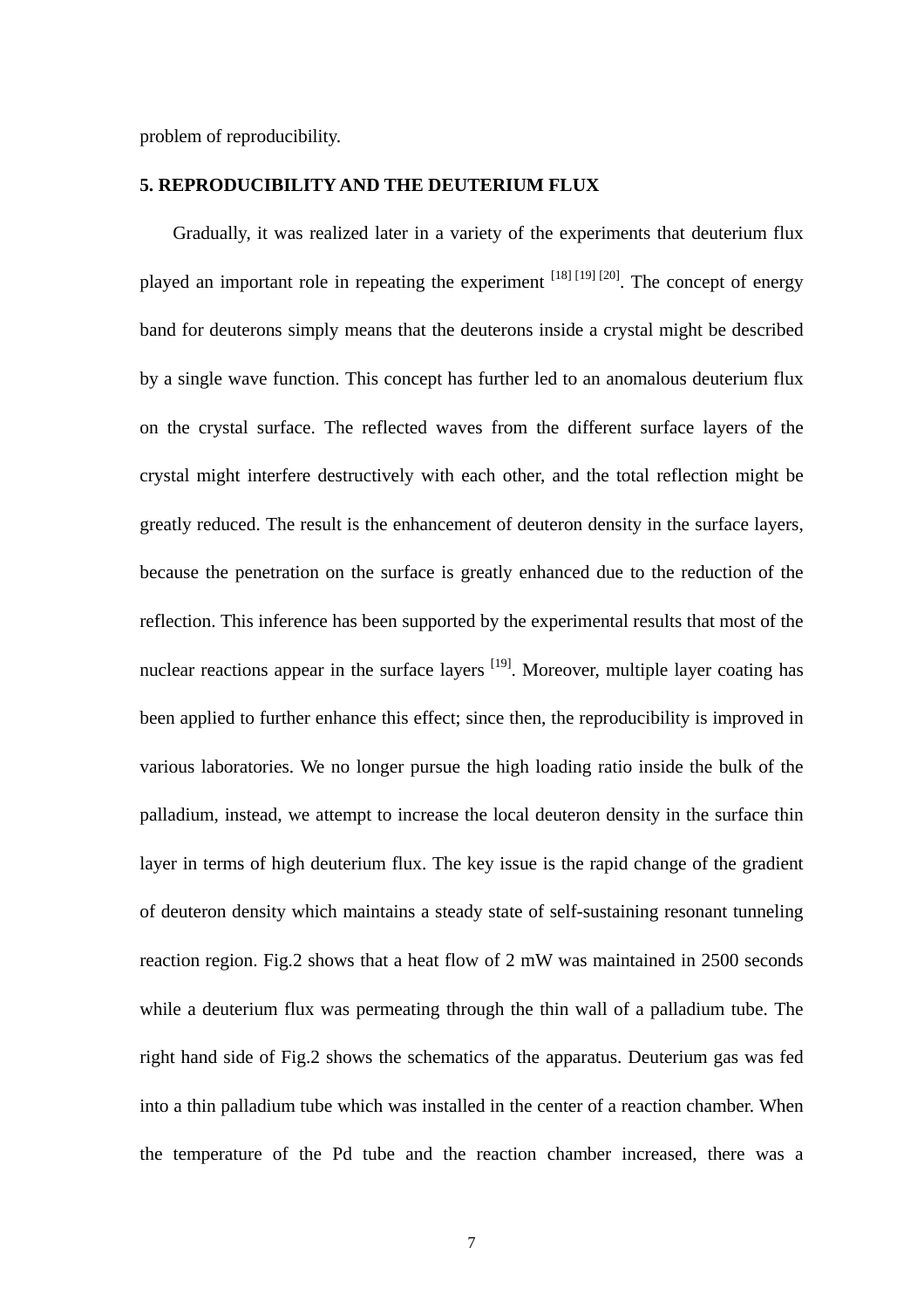deuterium flux permeating through the thin Pd wall. The deuterium flux was pumped out through a coaxial stainless steel tube. The reaction chamber sat in a high-precision calorimeter (Setaram C-80D) to monitor the heater flow. A heat flow was observed when the whole system was cooling down slowly from  $150^{\circ}$ C to  $140^{\circ}$ C (left-lower plot of figure 2). The left-upper plot of figure 2 shows the heat flow (dot-dash-dot line) in parallel with the deuterium flux (solid line). This deuterium flux increased first before it decreased with temperature. This is very different from the feature of a normal diffusion flux which is supposed to decrease monotonically with the decreasing temperature. We may call it anomalous deuterium flux which was correlated with a heat flow. It is reproducible.

# **6. SUGGESTION FOR FURTHER EXPERIMENTS**

The heat carried by the anomalous flux is more than 120 eV per deuteron which is more than any conceivable chemical heat. Hence, it is desirable to conduct the mass spectroscopy analysis for the permeating gas. Particularly, if tritium is observed in the permeating gas when a mixture of  $H_2$  and  $D_2$  gas are used to feed the Pd tube. It would justify not only the nuclear nature of the heat flow, but also the "selective resonant tunneling theory". The early Bockris' electrolytic cell  $[14]$  and Claytor's hydrogen cycle  $[15]$  might be two precedent experimental results that support this proposal. The preliminary experiments at Energy Conversion Research Laboratory (HEAT project proposed by Dr. Glenn Schmidt at New Mexico Tech.) and at Institute of Plasma Physics (Hefei) were encouraging<sup>[21]</sup>.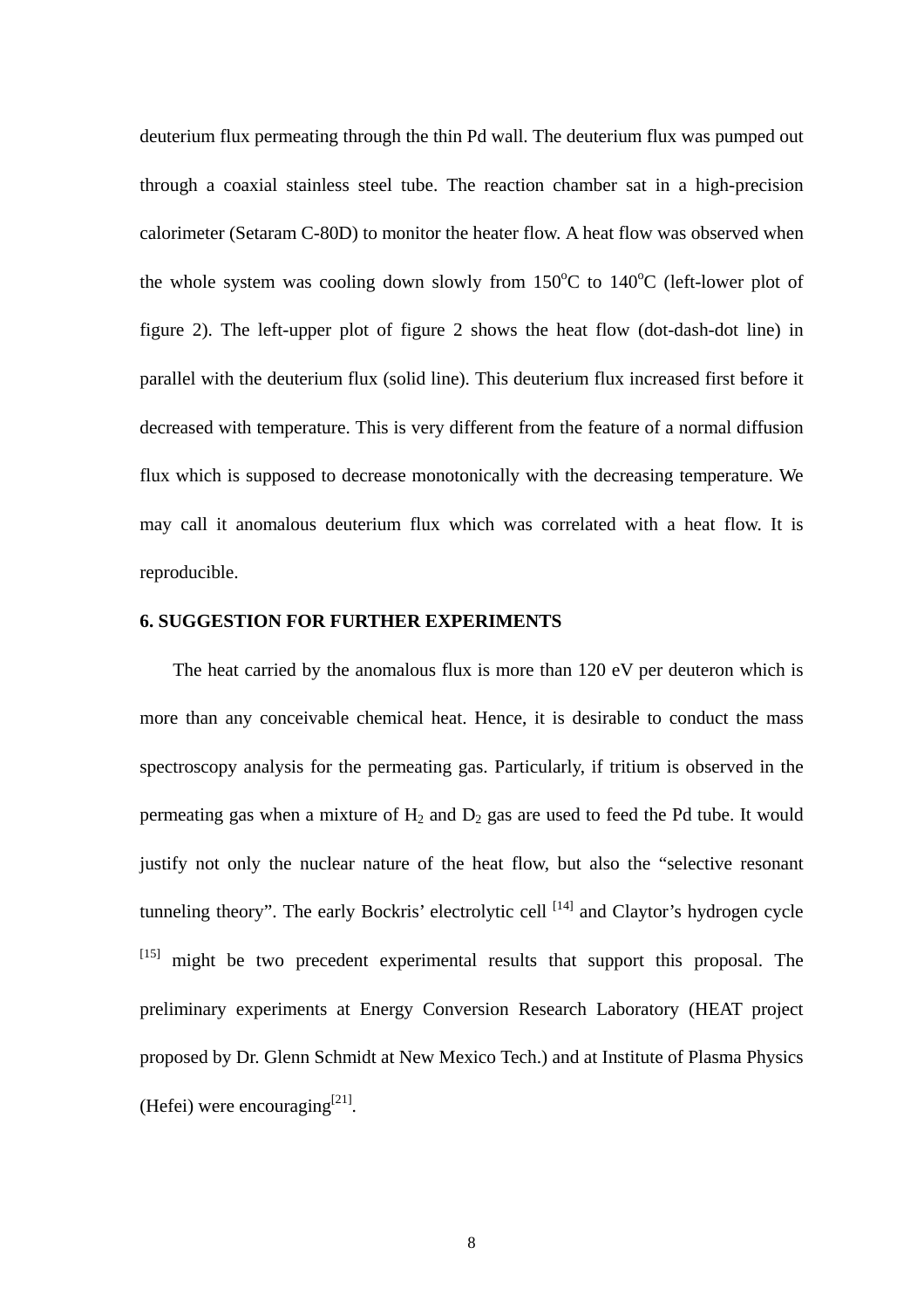

Fig.2 A heat flow correlated with an anomalous deuterium flux permeating through the thin wall of a Pd tube cooling down to certain temperature interval.

# **8. CONCLUDING REMARK**

(1) Resonance plays key role in the Condensed Matter Nuclear Science. Indeed, there is not any violation of the law of the physics.

(2) It is not easy to keep this resonance in a steady state.

(3) We are supposed to look for the mechanism which may keep this resonant state in a self-sustaining way. Possibly, a deuterium flux permeating through Pd film is a method to maintain this resonance.

(4) Fission was discovered in 1939, the first fission reactor was in operation in 1942 with the support from the whole nation. "Cold fusion" was announced in 1989, but we are still in the stage of confirmation of this phenomenon because of the lack of financial support.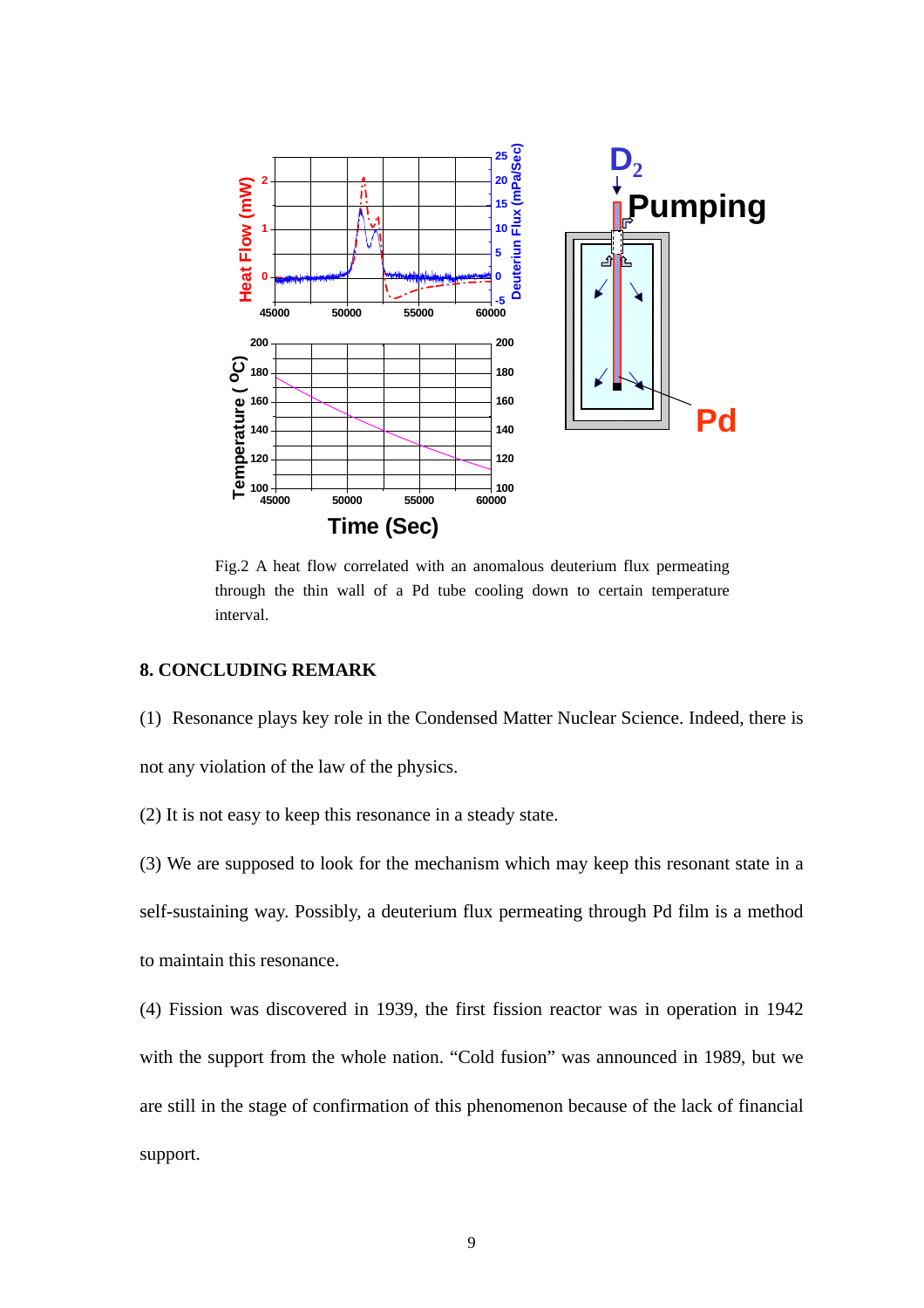### **9. ACKNOWLEDGEMENTS**

This work is supported by The Ministry of Science and Technology (Fundamental Division), Natural Science Foundation of China (#10145004, and #10475045) and Tsinghua University (Basic Research Fund, 985-II). We are grateful to Physics Section of IAEA for its continuous support.

#### **REFERENCES**

## Excess Tritium

- [1] Energy Research Advisory Board, *Cold Fusion Research*, DOE/S-0073, 1989.
- [2] N.J.C. Packham, K.L. Wolf, J.C. Wass, R.C. Kainthla, and J. O'M. Bockris, *"Production of Tritium from D2O Electrolysis at a Palladium Cathode,"* J. Electroanal. Chem., **270** 415(1989).
- [3] F. G. Will, K. Cedzynska, D.C. Linton, *"Reproducible Tritium Generation in Electrolychemical Cells Employing Palladium Cathodes with High Deuterium Loading,"* J. Electroanal. Chem., **360** 161 (1993).
- [4] T. N. Claytor, et al., *"Tritium Production from Palladium Alloys,"* Proceedings of ICCF-7, Vancouver, Canada, ENECO, Inc., Salt Lake City, USA (1998) p.88.
- [5] B.W. Clarke , B.M. Oliver, M.C.H. Mckubre, F.L. Tanzella, P. Tripodi, *"Search for 3 He, <sup>4</sup> He in Arata-Style Palladium Cathodes II: Evidence for Tritium Production,"* Fusion Science and Technology, **40** 152 (2001).

## Selective Resonant Tunneling model

[6] X.Z. Li, C.X. Li, and H.F. Huang, *"Maximum Value of the Resonant Tunneling Current through the Coulomb Barrier,"* Fusion Technology **36** 324 (1999).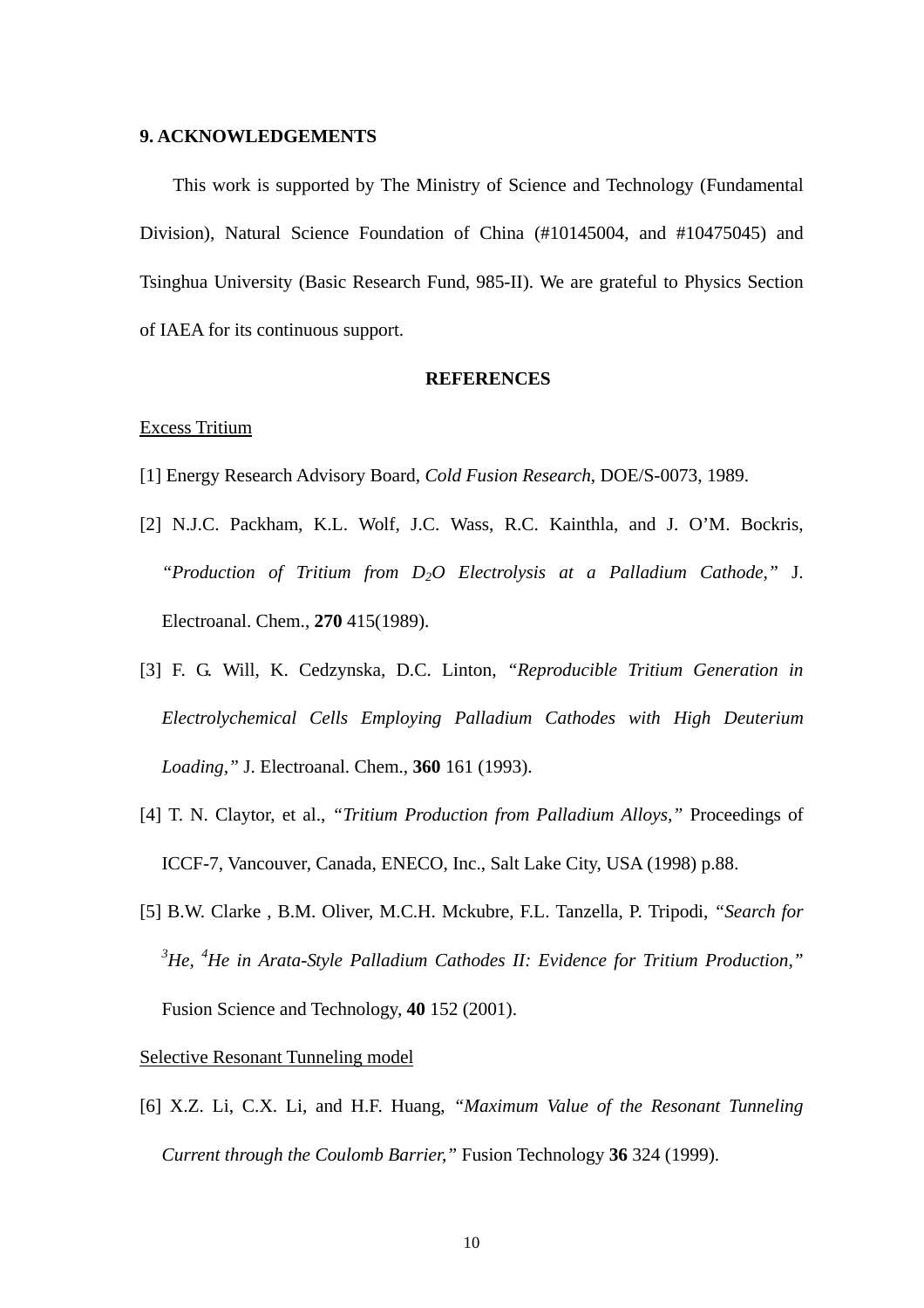- [7] X. Z. Li, J. Tian, and M. Y. Mei *"Fusion Energy without Strong Nuclear Radiation*," Journal of Fusion Energy, **18**, 51 (1999).
- [8] X. Z. Li, et al., "*Study Of Nuclear Physics For Nuclear Fusion*," Journal of Fusion Energy, **19**, 163 (2002).

# Three Miracles

- [9] J. R. Huizenga, *"Cold Fusion: The Scientific Fiasco of the Century,"* University of Rochester Press, p.111-113 (1992).
- [10] B. D. Josephson, "*Pathological Disbelief*", Lecture given at the Nobel Laureates' Meeting, Lindau, June 30th., 2004, Edited version of presentation (revised Aug. 20th., 2004, http://www.newenergytimes.com/library/2004JosephsonB-LindauLecture.pdf )

# Selective Resonant Tunneling model and Hot Fusion

- [11] X.Z. Li, J. Tian, M.Y. Mei, and C.X. Li, *"Sub-barrier Fusion and Selective Resonant Tunneling,"* Phys. Rev. C, **61** 024610 (2000).
- [12] X.Z. Li, *"Nuclear Physics for Nuclear Fusion,"* Fusion Science and Technology, **41** 63 (2002).
- [13] X.Z. Li, B. Liu, S. Chen, Q. M. Wei, H. Hora, *"Fusion cross sections for inertial fusion energy,"* Laser and Particle Beams, 22 (2004), 469.

# Hydrogen in experiments producing tritium

- [14] K. L. Wolf, *"Wolf: My Tritium was an Impurity,"* Science, **248** 1301 (1990).
- [15] T. N. Claytor, et al., *"Tritium Production from Palladium Alloys,"* Proceedings of ICCF-7, Vancouver, Canada, ENECO, Inc., Salt Lake City, US (1998) p.88.

## Resonant Tunneling and Weak Interaction in the Sun